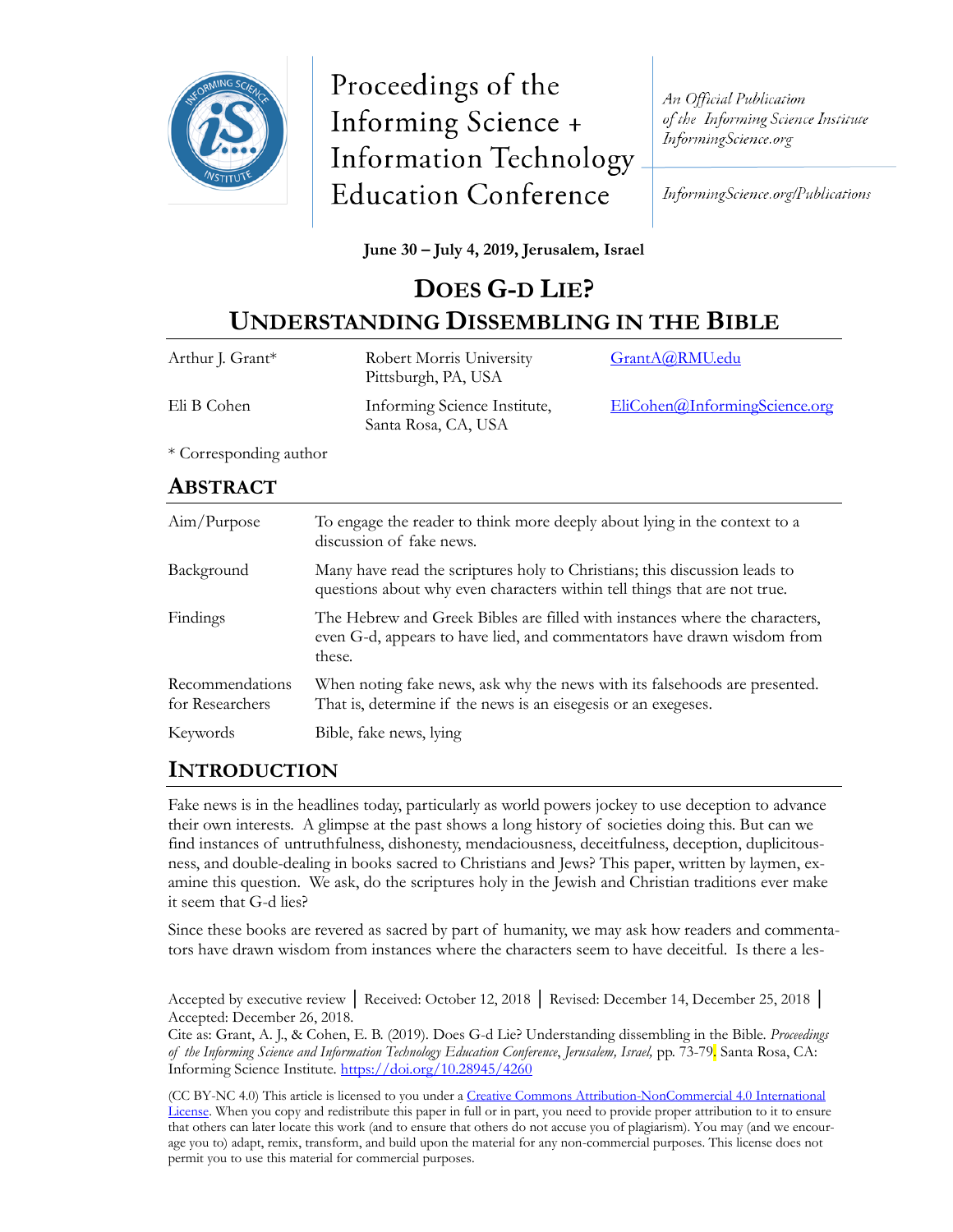son therein that can be applied to the larger and more current issue of fake news and the dissemination of disinformation in the media?

The Bible is part guidelines for righteous living and part retelling of tales that challenge us. Part of that challenge is confronting the cases where the characters of the bible tell falsehoods. This paper relates a few, select instances of falsity in the Jewish and Christian traditions, perhaps even committed by G-d, shows us how religious commentators understand these lies, and challenges us to relate these situations to our own lives. The Jewish and Christian traditions both include the Hebrew Bible. The Christian tradition adds the Greek (New) Testament while most Jewish law is expressed in the Talmud and other writings.

## **LYING IN THE HEBREW BIBLE**

The first book of the Hebrew Bible, Genesis, opens with two creation stories, the first of which tells us that the heavens and the earth and all within each sphere were created in six days (Gen 1:1-2.2). The second story tells of the creation of the plants, animals, and Adam, whom G-d then places in the garden "to work and take care of it" (Gen. 2:15, NIV). G-d then tells Adam, "You are free to eat from any tree in the garden; but you must not eat from the tree of the knowledge of good and evil, for when you eat of it, you will surely die" (Gen. 2:16-17). G-d decides that Adam needs a "suitable helper," so after Adam meets and names the animals in the garden, G-d puts him to sleep and removes a rib and uses it to form the first woman whom Adam calls woman. We are told that the new couple was naked, but not ashamed of their nakedness (Gen. 2:25).

The happy beginning is shattered in the next verse when the serpent appears and asks the woman (she is not yet named Eve) "Did G-d really say, 'You must not eat from any tree in the garden'" to which the woman responds, ""We may eat fruit from the trees in the garden, but G-d did say, 'You must not eat fruit from the tree that is in the middle of the garden, and you must not touch it, or you will die.'" The serpent replied, "You surely will not die … For G-d knows that when you eat of it your eyes will be opened, and you will be like G-d, knowing good and evil" (Gen 3:1-4, NIV). Eve plucks the fruit, eats and passes it along to Adam, who also eats, and their eyes are opened, they realize they are naked, so they cover themselves and hide from G-d. G-d finds them, confronts them, pronounces various curses for the serpent, the man and the woman and banishes the first couple from the garden.

It is a sparse narrative, which raises more questions than it answers, but will become the subject of sustained debate and disagreement among Jewish and Christian exegetes and theologians for the next 2500 years. Who or what is this serpent and how did he learn to speak? Why does the serpent approach the woman? Where was Adam? How did the serpent become "craftier" than all the other creatures in the garden? How could the woman be so gullible? Why did Adam so readily accept the forbidden fruit? Why did they not die immediately? These questions are answered in a variety of creative ways over the next 2500 years by Jewish and Christian commentators, but they all pretty much agree on one thing: this is where the first lie is told.

#### But who told it?

Some would argue that it was the serpent, whose question to Eve might have a lie folded into it. The serpent says, "You surely will not die." Did the serpent have full knowledge of what G-d told Adam, believed it, and wanted the couple to die and wanted to discover if the woman knows this?

But even before this, the woman knows of the warning. What the woman recounts to the serpent is different from that told to Adam; it now also includes a prohibition from even touching the tree. Did Adam build a "fence around the law," an expansion on it so that Eve would not even get close to the tree? If so, this brings up an interesting question about whether an expansion on a commandment added to avoid harm constitutes a lie.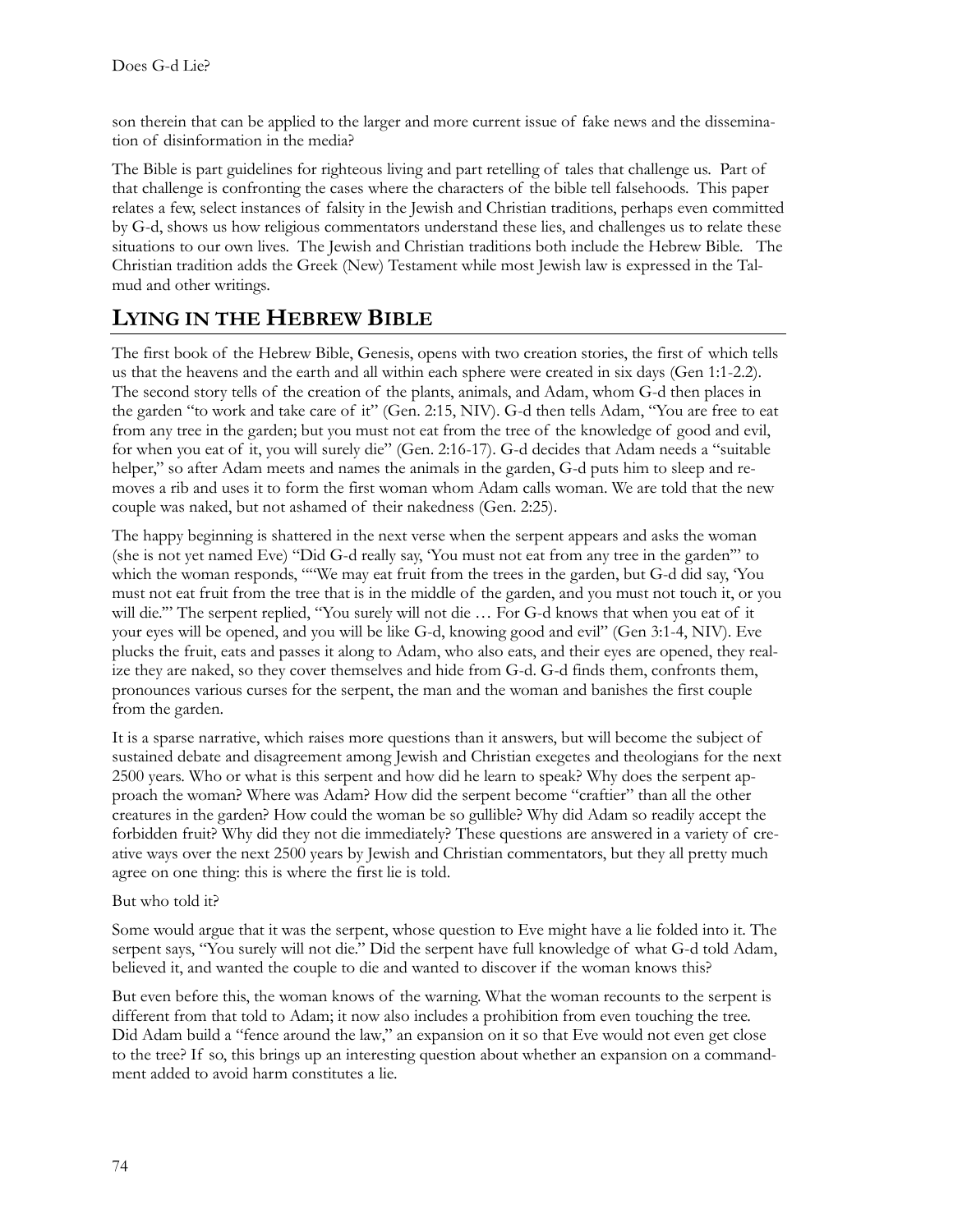Since Adam and Eve don't die and live more than 900 years, did G-d lie to them, perhaps to prevent them, as the serpent recounted, from gaining divine attributes, knowing of good and evil? If so, how can religion condone this lie? Is it like the lie a mother might tell her toddler to keep her from running out into traffic?

Or could it be that G-d decided instead of taking their life, just to strip them of their immortality? Perhaps Adam and Eve would have been immortal had they stayed ignorant in the garden, but banishment from the garden gave them morality at the cost of immortality.

This story of deception is tough because there are no simple answers, only more questions.

Jewish exegetes connect the serpent with Satan, Job's adversary who works on behalf of the G-d to reveal human flaws, while Christian commentators connect the serpent with the Devil, Christ's adversary, closing a big theological loop and creating the possibility for a cosmic drama which, for believers, continues to the present day. So, for Christians lying is not only the first sin, but it sets into motion a narrative about what humans had once been (upright, holy), what they have become (sinful, unholy) and why they are so miserable. And it is the Apostle Paul in his second letter to the church at Corinth who continues to see the relevance of this, this first lie when he writes, "But I am afraid that just as Eve was deceived by the serpent's cunning, your minds may somehow be led astray from your sincere and pure devotion to Christ" (II Cor. 11:3, NIV). Eve is deceived by this first lie of the Devil, according to Paul, but Adam knew better and simply disobeyed, committing the first human sin (Rom. 5:12-19) and creating the need for Christ, the "second Adam," to die and reverse the effects of sin and lying.

But the story leaves us shaken. Who lied, the serpent, Adam, the woman, or G-d. If the divine lied to the first human, what does this mean for us?

The Bible has many more tales of deliberate misrepresentation of the truth. Here is another.

He who laughs. Another example in the Bible where G-d misrepresents the truth relates to communication among G-d, Abraham, and Sarah. When G-d tells Sarah, wife of Abraham, who up to this point has been barren and who is now well past menopause, that she will get pregnant and bear a son, Sarah laughs and makes a quip about Abraham's advanced age. G-d recounts this to Abraham, omitting this reference to Abraham's old age (Gen. 18:10-15). This might be the first recorded "white lie," and it was committed by the Almighty. There is not much question about who lied in the story of Yitzhak's (Isaac's) conception. It is the Divine!

Before we explore how Judaism explains G-d apparent misrepresentation of Sarah's words to Abraham, a word of warning in called for. The explanation is found in the Talmud, a collection of arguments among scholars (a bit like how science is now conducted), not in the Bible. The Talmud is so vast that there is a danger of misrepresenting it when citing one quote or another without context. This leads to a concept that is important to this paper. In contrast to exegeses, the process of drawing an explanation from a text, the term eisegesis refers to starting with a bias, agenda, or presupposition and using a text to support it often by ignoring context and other statements that contradict one's biases. In other words, exegeses refers to honest searching for truth from a text, while eisegesis refers attempting to use a text to support a preconceived notion. Jonathan Neumann (2018) provides concrete examples of this from a Jewish perspective.

Know that the Talmud tells us that a lie that is told to promote peace is not prohibited. And this is how we are told to understand G-d changing Sarah's words when conveying them to Abraham. For example, Rashi (Shlomo Yitzchakim, author of commentaries on the Tanach and Talmud), explains in *On the Talmud, Bava Metziah 23b*., G-d changed Sarah's words so that Abraham would not realize that Sarah had made a denigrating remark about him. Sarah said to herself: "After I have withered will I get smooth skin, and my husband is old." But when G-d repeated her comments to Abraham, G-d said that Sarah had said: "How can I give birth when I am old," omitting reference to Abraham's advanced age. (By the way, they named their child Yitzhak, which means "You will laugh.")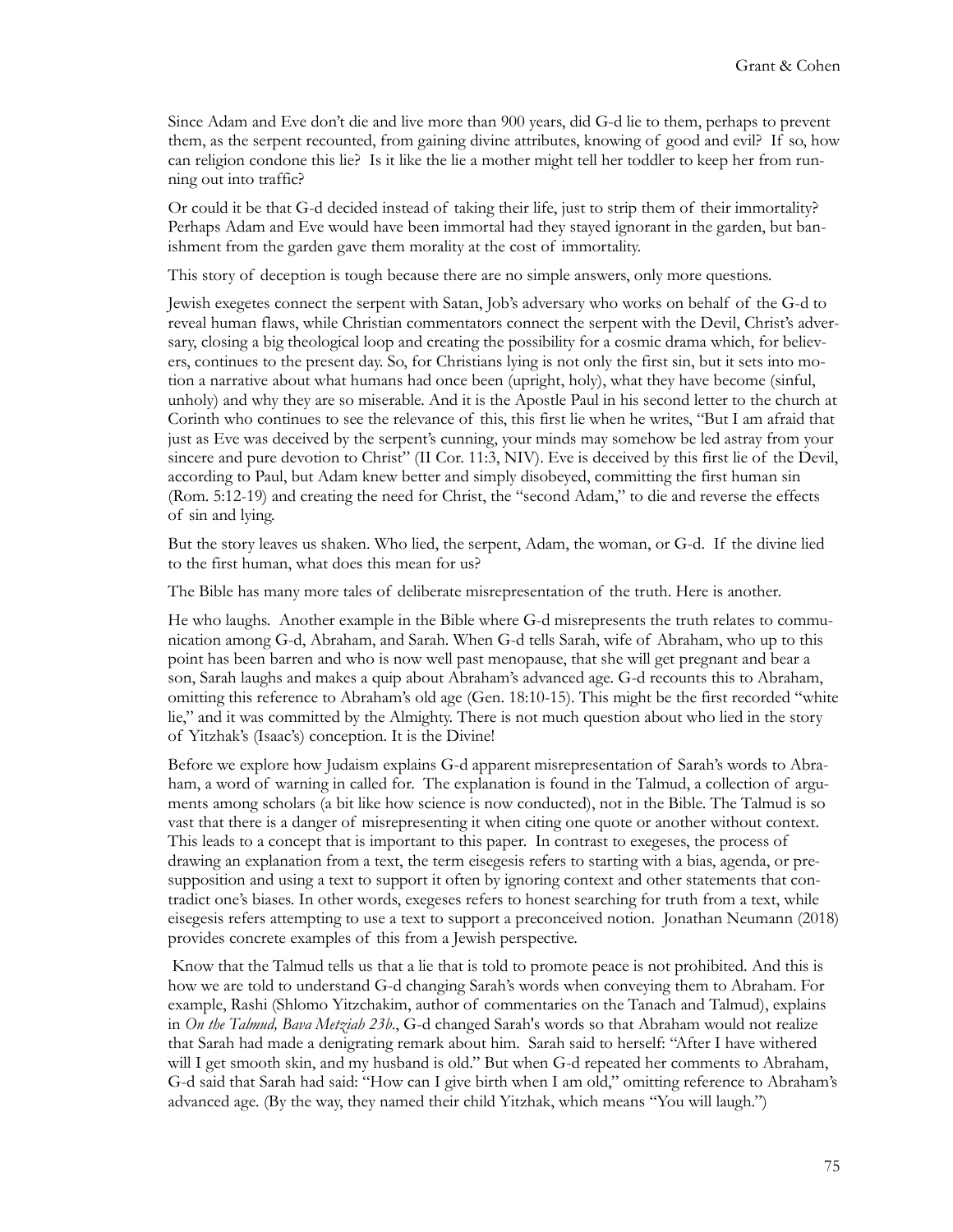Sarah no only laughed at G-d's pronouncement of her upcoming pregnancy, but later denied it. The Bible tells us that she lied because she was afraid. Is that a legitimate reason for lying?

In one place in the Babylonian Talmud (Sotah 42a), the Talmud says that those who lie to find favor among others do not merit greeting the Divine Presence. We learn from the Talmud that truth-telling is virtuous; it is forbidden to tell a falsehood that would harm another. (Our politicians should take note.)

Elsewhere in the Talmud, a commentator suggests other circumstance where "white lies" are permissible:

- 1. To practice humility, such as not claiming knowledge when in fact, one is already knowledgeable.
- 2. To maintain modesty (you don't need to reveal intimate details of one's marital life).
- 3. To protect another from harm or inconvenience, such as telling a late guest that there is room at the table.
- 4. To protect another from embarrassment, such as telling a bride she is beautiful. (But another commentator thinks that this comment actually refers to telling a lie about why one is drunk on the holiday of Purim).
- 5. It is okay to use exaggerated expressions where it is clear that this is a figure of speech, as "You look white as a sheet."
- 6. The other situation relates to protecting from embarrassment. If someone thinks you acted to honor that person (but you didn't mean to), you need not correct the misconception.

And then there are the clarifications that limit the use of white-lies: If you must lie, tell only a halftruth; but don't make a habit of dissembling. Avoid lying to children. And don't lie about the future; if you say you will do something to make peace, you need to do it.

In the Talmud commentators typically argue and all sides of the disagreement appear in the Talmud. For example, is it ever permitted to lie to reach a just outcome? *Talmud Shevuos 31a* says no, but *Pardes Yosef Parshat Vayeitzei no. 66* and in the sources quoted there seem to indicate that there are some situations where lying to reach justice are permitted. In case you missed it, two of Talmud's authors wrote seemingly contradictory statements. Therefore, observant Jews note that it is too easy to take a quote out of context so instead of asking for simple answers, we need to study it.

# **LYING IN THE GREEK BIBLE**

The New Testament seems at first glance to prohibit lying under any circumstances, especially in the gospel of John where Jesus is presented as "the way, the truth (he aletheia) and the life" (John 14:16) and the devil as the "father of lies" (John 10:42-47). This ontological and epistemological binary, at least in John, stands in contrast to the view of the Torah, which clearly allows for dissembling to save one's life, the life of another, or in order to deceive an enemy. The synoptic gospels present Jesus as being tempted three times by the devil, the very embodiment of evil and falsehood, only to resist the offers of power with a final rebuke (Matt. 4: 1-11; Mk. 1: 12-13; Lk. 4:1-13). In the Sermon on the Mount Jesus tells his disciples not to swear oaths at all, but to let their "Yes be Yes" and their "No, No," a clarion call for truth-telling in relationships. And yet when Jesus sends the seventy out to preach the gospel, he warns them to be "wise as serpents (snakes in some translations) and innocent as doves" (Matt. 10:16), a possible allusion to the serpent in the garden who spoke with forked tongue and is later identified as the Devil.

Jesus tells his disciples to go up to the Feast of Tabernacles, saying that he is not going himself, then "he went also, not publicly" (John 7: 8-10). In the passion narratives, Jesus is largely silent when he is brought before the Sanhedrin and Pilate. Are these cases of withholding the truth--Jesus not "casting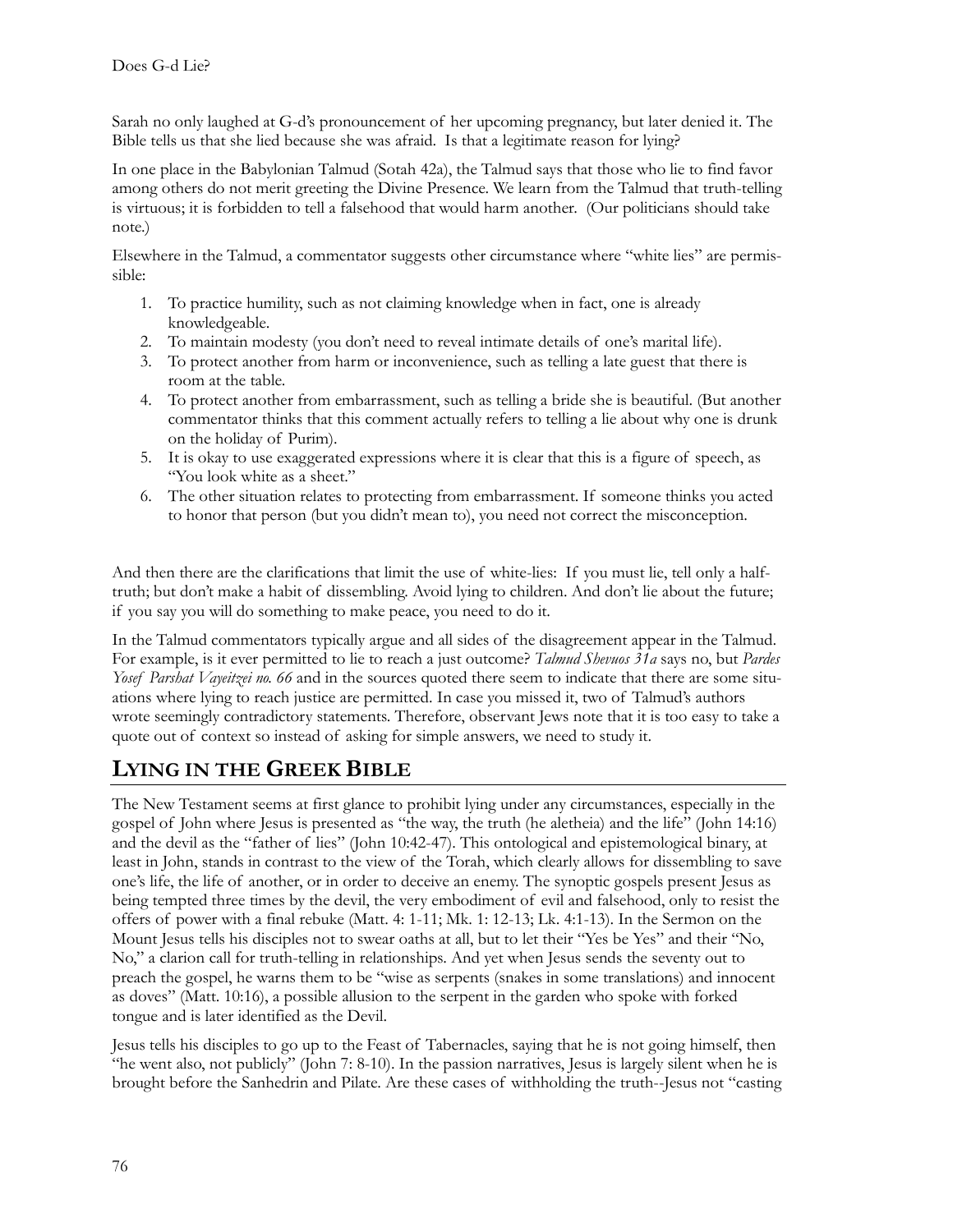his pearls before swine" as he instructed his disciples to refrain from doing with unreceptive audiences. That is, is it a lie to not reveal oneself and one's purpose?

And Paul seems to allow for deception when he claims that he has "become all things to all people" (I Cor 9:19-23) that he might "save some." Let's see how later Christian commentators interpret this.

#### AUGUSTINE AND AQUINAS ON LYING

Not surprisingly, the Christian church fathers, including Augustine, developed a typology of lies, which varied in their sinfulness, depending upon the intention of the liar and the consequences to the deceived. And there is no better place to start than with Thomas Aquinas' Summa Theologica (1920), Question #110, where he has been treating the matter of vices opposed to virtues and now takes up the matter of lying and whether or not it is always opposed to the virtue of truth. His opening statement, "It seems that lying is not always opposed to [truth](http://www.newadvent.org/cathen/15073a.htm)" (1920, para 1) is the beginning of a four-fold analysis of Augustine's position, of whom Aquinas later notes, "Whoever thinks that there is any kind of lie that is not a [sin](http://www.newadvent.org/cathen/14004b.htm) deceives himself shamefully, since he deems himself an honest [man](http://www.newadvent.org/cathen/09580c.htm) when he deceives others" (1920, para 28). Aquinas then moves on to types of lying and asks whether the popular, contemporary division of "officious," "jocose" and "mischievous" lies is accurate and sufficient. He avers that it is not and begins his analysis with Augustine's eightfold division:

The first is "in religious doctrine"; the second is "a lie that profits no one and injures someone"; the third "profits one party so as to injure another"; the fourth is "told out of mere [lust](http://www.newadvent.org/cathen/09438a.htm) of lying and deceiving"; the fifth is "told out of the desire to please"; the sixth "injures no one, and profits someone in saving his money"; the seventh "injures no one and profits someone in saving him from death"; the eighth "injures no one, and profits someone in saving him from defilement of the body." (1920, para 14)

Aquinas concludes that the contemporary threefold "division of lies is insufficient" (officious, jocose and mischievous, para 13), and then goes on to analyze Augustine's eight categories of lies, concluding that the last four kinds of lies "lessen the gravity" of the sin of lying, because "it is evident that the greater the [good](http://www.newadvent.org/cathen/06636b.htm) intended, the more is the [sin](http://www.newadvent.org/cathen/14004b.htm) of lying diminished in gravity" (1920, para 22). Yet all lying, in the end, according to Aquinas, is sinful. In this he agrees with Augustine; however, not all lies are mortal sins. He quotes Augustine again: "'There are two kinds of lie, that are not grievously [sinful](http://www.newadvent.org/cathen/14004b.htm) yet are not devoid of [sin](http://www.newadvent.org/cathen/14004b.htm) when we lie either in joking or for the sake of our neighbor's [good.'](http://www.newadvent.org/cathen/06636b.htm) But every mortal [sin](http://www.newadvent.org/cathen/14004b.htm) is grievous. Therefore, jocose and officious lies are not mortal [sins](http://www.newadvent.org/cathen/14004b.htm)" (1920, para 43). Jocose lies are lies told in obvious jest, and officious lies involve dissembling "for the sake of our neighbor's good" (1920, para 43).

Aquinas utilizes the "Philosopher's" (Aristotle's) categories to update Augustine's typology of lying while identifying problematic passages in the Bible and addressing each in turn. He opens "Article 3: Whether every lie is a sin?" with the following objections:

Objection 1. It seems that not every lie is a [sin.](http://www.newadvent.org/cathen/14004b.htm) For it is evident that the evangelists did not [sin](http://www.newadvent.org/cathen/14004b.htm) in the writing of the Gospel. Yet they seem to have told something [false:](http://www.newadvent.org/cathen/05781a.htm) since their accounts of the words of [Christ](http://www.newadvent.org/cathen/08374c.htm) and of others often differ from one another: wherefore seemingly one of them must have given an [untrue](http://www.newadvent.org/cathen/05781a.htm) account. Therefore, not every lie is a si[n.](http://www.newadvent.org/cathen/14004b.htm)

Objection 2. Further, no one is rewarded by [G-d](http://www.newadvent.org/cathen/06608a.htm) for [sin.](http://www.newadvent.org/cathen/14004b.htm) But the midwives of [Egypt](http://www.newadvent.org/cathen/05329b.htm) were rewarded by [G-d](http://www.newadvent.org/cathen/06608a.htm) for a [lie,](http://www.newadvent.org/cathen/09469a.htm) for it is stated that ["G-d](http://www.newadvent.org/cathen/06608a.htm) built them houses" ([Exodus 1:21\)](http://www.newadvent.org/bible/exo001.htm#verse21). Therefore a [lie](http://www.newadvent.org/cathen/09469a.htm) is not a [sin](http://www.newadvent.org/cathen/14004b.htm).

Objection 3. Further, the [deeds](http://www.newadvent.org/cathen/01115a.htm) of [holy](http://www.newadvent.org/cathen/07386a.htm) men are related in Sacred Writ that they may be a model of [human](http://www.newadvent.org/cathen/09580c.htm) life. But we read of certain very [holy](http://www.newadvent.org/cathen/07386a.htm) men that they lied. Thus [\(Genesis 12](http://www.newadvent.org/bible/gen012.htm) and [20](http://www.newadvent.org/bible/gen020.htm)) we are told that [Abraham](http://www.newadvent.org/cathen/01051a.htm) said of his wife that she was his sister. [Jacob](http://www.newadvent.org/cathen/08261a.htm) also lied when he said that he was [Esau,](http://www.newadvent.org/cathen/05527c.htm) and yet he received a [blessing](http://www.newadvent.org/cathen/02599b.htm) ([Genesis 27:27](http://www.newadvent.org/bible/gen027.htm#verse27)-29). Again, Ju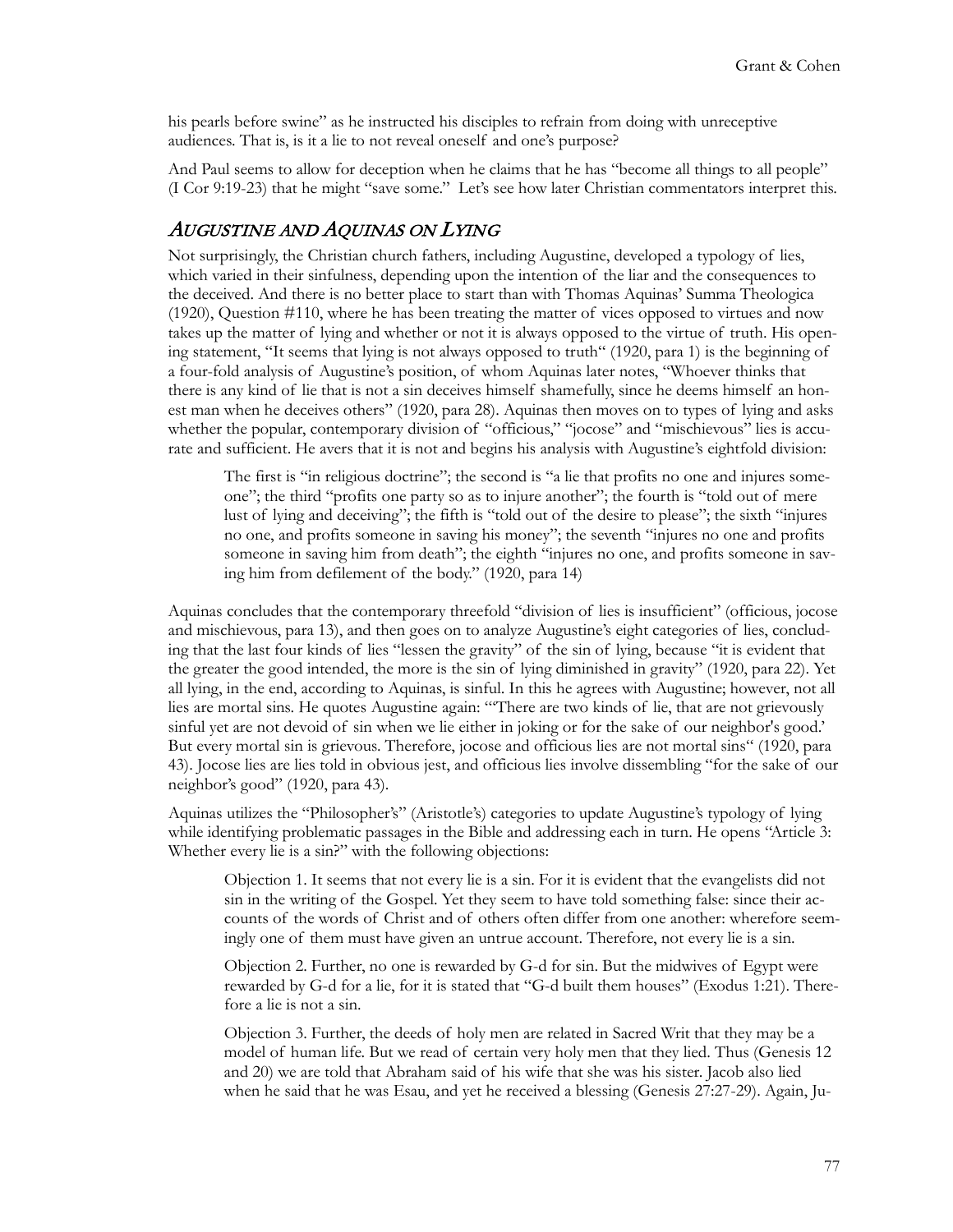dith is commended [\(Judith 15:10](http://www.newadvent.org/bible/jth015.htm#verse10)-11) although she lied to Holofernes. Therefore, not every lie is a [sin](http://www.newadvent.org/cathen/14004b.htm).

Are these and other stories instances of lies? According to Aquinas, they are not, but it takes some serious Aristotelean casuistry and Augustinian allegorical hermeneutics to make it so. The serious differences in the gospel accounts of the life of Jesus are not lies but must be understood "figuratively" and "prophetically," not literally (1920, para 33). "The midwives were rewarded not for their lie, but for their fear of G-d, and for their good will, which latter led them to tell a lie" (1920, para 32). And, "[Jacob's](http://www.newadvent.org/cathen/08261a.htm) assertion that he was [Esau](http://www.newadvent.org/cathen/05527c.htm), [Isaac's](http://www.newadvent.org/cathen/08175a.htm) first-[born,](http://www.newadvent.org/cathen/06081a.htm) was spoken in a mystical sense, because, to wit, the latter's birthright was due to him by right: and he made use of this mode of speech being moved by the spirit of [prophecy,](http://www.newadvent.org/cathen/12473a.htm) in order to signify a [mystery,](http://www.newadvent.org/cathen/10662a.htm) namely, that the younger people, i.e., the [Gentiles,](http://www.newadvent.org/cathen/06422a.htm) should supplant the first-[born](http://www.newadvent.org/cathen/06081a.htm), i.e., the [Jews](http://www.newadvent.org/cathen/08386a.htm)" (1920, para 33). (From a Jewish perspective, Aquinas's eisegesis here is the source of replacement theology, supersessionism, by which Christians claim the covenant G-d made with the Jews. Jews do not accept this theological interpretation.)

Aquinas, therefore, views all lying as sinful. The first four types of lies are categorized as mortal sins, while the last four kinds of lies in Augustine's list are less sinful because they are less egregious and either jocose or officious, but they are still venial sins. An unconfessed mortal sin, by the time of Aquinas, consigns one to hell; whereas an unconfessed venial sin simply adds time for the sinner in Purgatory. Both theologians believed that all humans were tainted with Original Sin and, therefore, by nature sinful. G-d's grace coupled with the believer's faith produce the forgiveness of sins, but the sin nature remains until the sinner dies and enters heaven. What matters most in Aquinas' treatment of lies for the purpose of this paper is that we have a clear typology of lying, which identifies jocose and officious as less serious than other lies. (The Jewish view of humor in the Torah has been explored by Friedman & Friedman [2015].)

In the history of lying in the West, these lies will later be called white lies, lies which are told in jest or for the benefit of another. In addition, Aquinas allows for a little wiggle room when it comes to lying, whereas Augustine condemns all types of lies as mortal sins.

### **DISCUSSION**

This paper discusses just a tiny portion of the numerous instances in which these holy books tell us of its heroes and the founders of our heritage saying things that the text points out were not true. In the millennia since they were written, some great minds have endeavored to find wisdom from these challenging misrepresentations. Let us benefit from this historical, religious and cultural anchor to enlighten our understanding of the whole notion of Fake News.

The Christian theological tradition is clearly split over the question of whether or not G-d ever lies, though there is strong agreement that G-d did and does lie to the Devil. From Gregory of Nyssa through Augustine and including Luther, Christ's nature and purpose is seen to be hidden from the Devil, a kind of extended "ruse," which is described as a "baited hook" or, more famously, a "mousetrap" (Denery, 2015, pp. 67 ff.) Christ is the bait on the hook or in the mousetrap and the Devil takes the bait, but is hooked by or trapped and defeated by Christ's divinity. So, God may appear to be deceptive in this centerpiece of Christian theology, but that does not necessarily give believers permission to deceive as one pleases. Still, the examples of G-d and other "holy" people in the sacred books deceiving, coupled with two millennia of discussion about the phenomenon calls for an ongoing discussion about deception in this era of Fake News.

In looking at Fake News, let us learn from this history of exegesis. We too can endeavor to find the truth behind the falsehoods. We can do this by asking important questions, such as who is lying and why they are doing so, is the lie to keep us safe or to keep us from learning. Is the same actor telling lies in a different arena, as did Satan/the Devil? Are the lies just white lies to save face for another, as might been seen in a press secretary stretching the truth, or is the lie nobler, as in the case of governments lying to save lives. That is, let us develop an exegesis for fake news. Perhaps such method